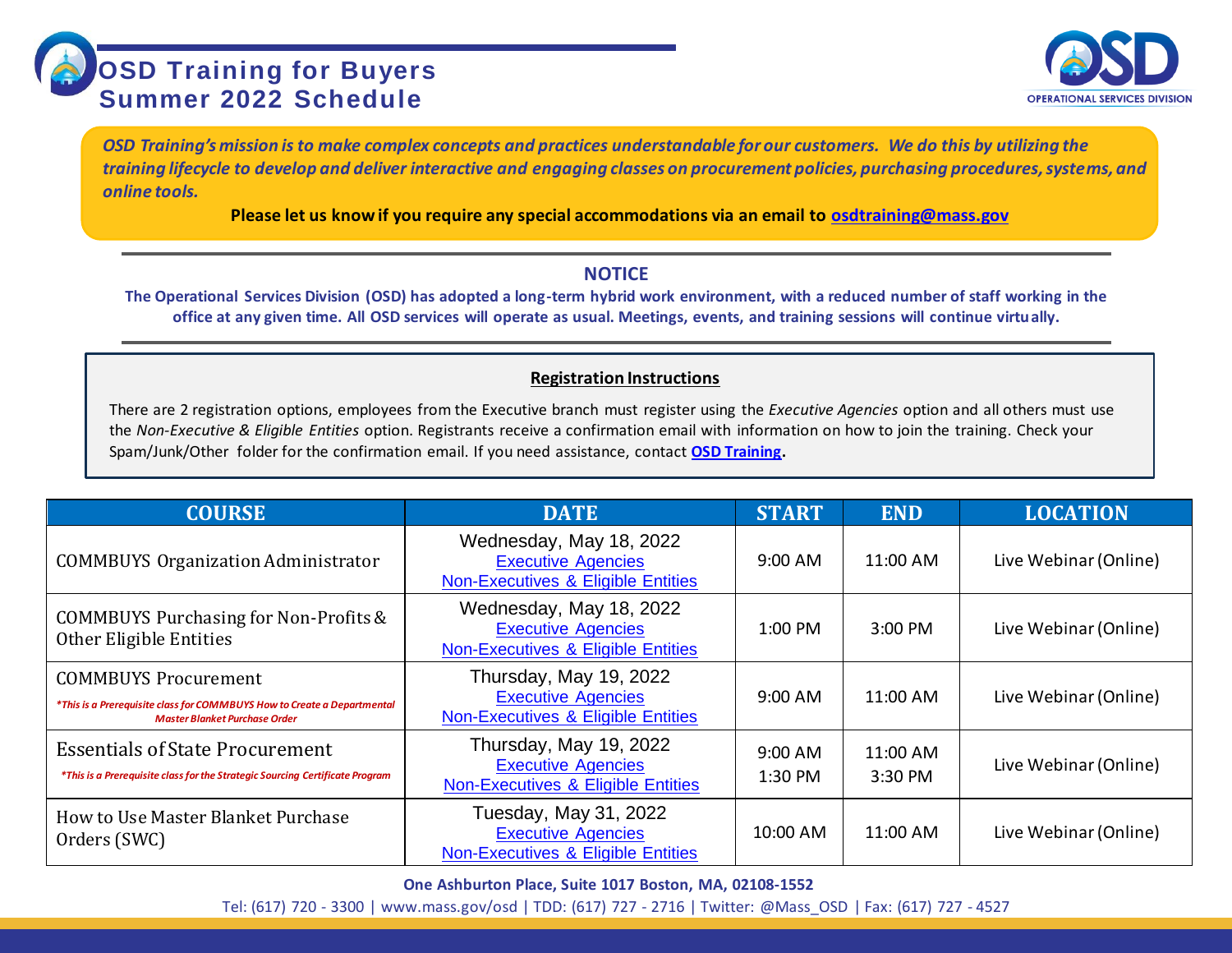

| <b>COURSE</b>                                                                                                                                  | <b>DATE</b>                                                                                           | <b>START</b>       | <b>END</b>          | <b>LOCATION</b>                                                                                               |
|------------------------------------------------------------------------------------------------------------------------------------------------|-------------------------------------------------------------------------------------------------------|--------------------|---------------------|---------------------------------------------------------------------------------------------------------------|
| <b>COMMBUYS Purchasing</b><br>*This is a Prerequisite class for Advanced Purchasing in<br><b>COMMBUYS</b>                                      | Tuesday, June 7, 2022<br><b>Executive Agencies</b><br>Non-Executives & Eligible Entities              | 9:00 AM<br>1:00 PM | 11:00 AM<br>3:00 PM | Live Webinar (Online)                                                                                         |
| Introduction to Statewide Contracts and<br><b>COMMBUYS</b>                                                                                     | Thursday, June 9, 2022<br><b>Executive Agencies</b><br>Non-Executives & Eligible Entities             | 10:00 AM           | 12:00 PM            | Live Webinar (Online)                                                                                         |
| <b>COMMBUYS Organization Administrator</b>                                                                                                     | Thursday, June 30, 2022<br><b>Executive Agencies</b><br><b>Non-Executives &amp; Eligible Entities</b> | 9:00 AM            | 11:00 AM            | Live Webinar (Online)                                                                                         |
| Introduction to Statewide Contracts and<br><b>COMMBUYS</b>                                                                                     | Wednesday, July 6, 2022<br><b>Executive Agencies</b><br>Non-Executives & Eligible Entities            | 10:00 AM           | 12:00 PM            | Live Webinar (Online)                                                                                         |
| Overview of COMMBUYS Purchasing for<br>Non-Profits & Other Eligible Entities                                                                   | Thursday, July 7, 2022<br><b>Executive Agencies</b><br><b>Non-Executives &amp; Eligible Entities</b>  | 10:00 AM           | 11:00 AM            | Live Webinar (Online)                                                                                         |
| <b>Essentials of State Procurement</b><br>*This is a Prerequisite class for the Strategic Sourcing Certificate Program                         | Tuesday, July 12, 2022<br><b>Executive Agencies</b><br><b>Non-Executives &amp; Eligible Entities</b>  | 9:00 AM<br>1:30 PM | 11:00 AM<br>3:30 PM | Live Webinar (Online)                                                                                         |
| <b>COMMBUYS Purchasing</b><br>*This is a Prerequisite class for Advanced Purchasing in<br><b>COMMBUYS</b>                                      | Wednesday, July 13, 2022<br><b>Executive Agencies</b><br>Non-Executives & Eligible Entities           | 9:00 AM            | 3:00 PM             | <b>OSD COMMBUYS Training Lab</b><br>1 Ashburton Place,<br>10 <sup>th</sup> Floor, Suite 1017<br><b>Boston</b> |
| <b>COMMBUYS RPA Release and</b><br><b>RPA Release Enabled Contracts</b>                                                                        | Thursday, July 14, 2022<br><b>Executive Agencies</b><br><b>Non-Executives &amp; Eligible Entities</b> | 1:00 PM            | 2:00 PM             | Live Webinar (Online)                                                                                         |
| <b>COMMBUYS Procurement</b><br>*This is a Prerequisite class for COMMBUYS How to Create a Departmental<br><b>Master Blanket Purchase Order</b> | Tuesday, July 19, 2022<br><b>Executive Agencies</b><br><b>Non-Executives &amp; Eligible Entities</b>  | 9:00 AM            | 11:00 AM            | Live Webinar (Online)                                                                                         |
| COMMBUYS PunchOut & Line-Item<br>Catalog Ordering                                                                                              | Thursday, July 21, 2022<br><b>Executive Agencies</b><br><b>Non-Executives &amp; Eligible Entities</b> | 1:30 PM            | 2:30 PM             | Live Webinar (Online)                                                                                         |

**One Ashburton Place, Suite 1017 Boston, MA, 02108-1552**

Tel: (617) 720 - 3300 [| www.mass.gov/osd |](http://www.mass.gov/osd) TDD: (617) 727 - 2716 | Twitter: @Mass\_OSD | Fax: (617) 727 - 4527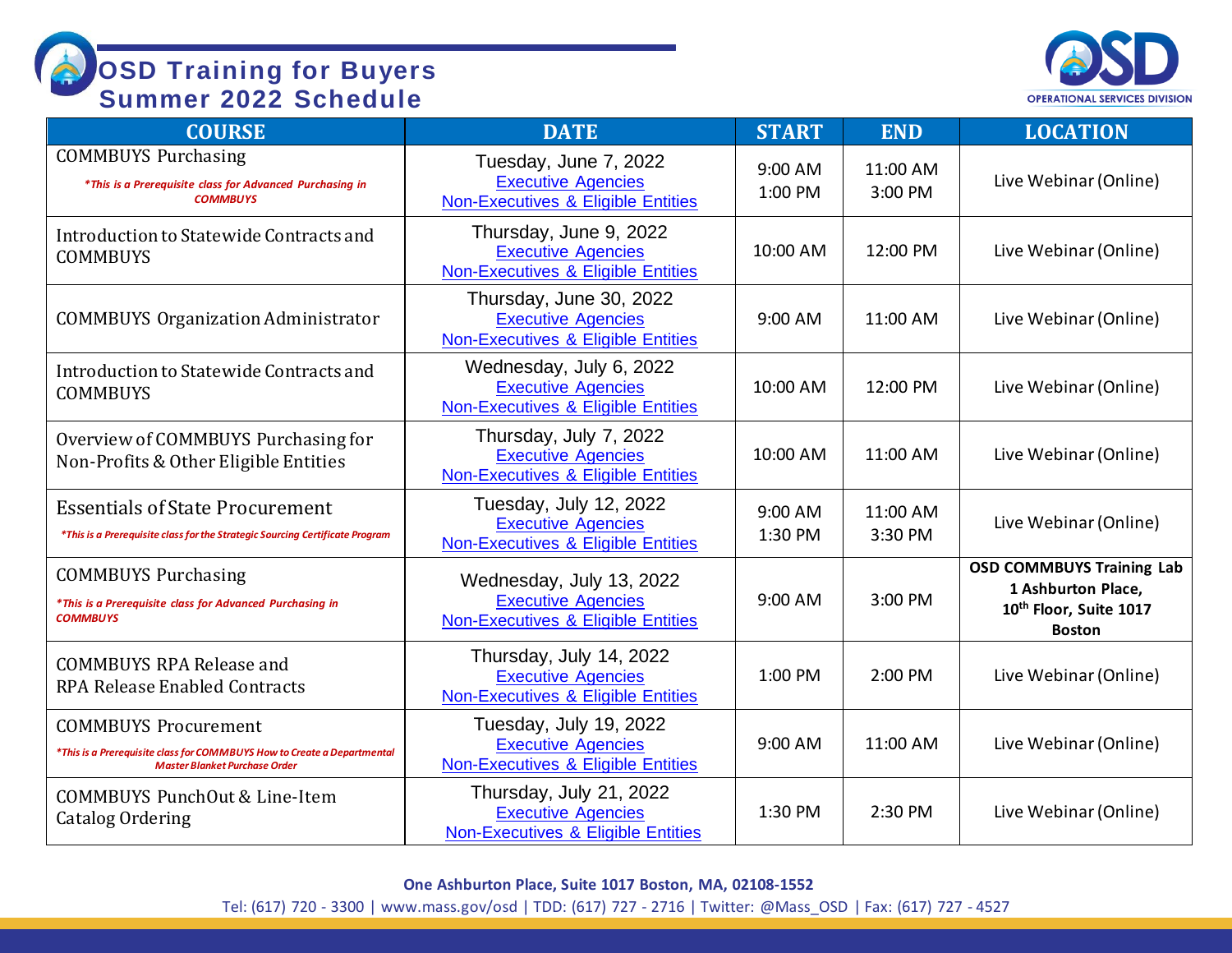

| <b>COURSE</b>                                                                                                                                                                  | <b>DATE</b>                                                                                              | <b>START</b>       | <b>END</b>          | <b>LOCATION</b>                                                                                               |
|--------------------------------------------------------------------------------------------------------------------------------------------------------------------------------|----------------------------------------------------------------------------------------------------------|--------------------|---------------------|---------------------------------------------------------------------------------------------------------------|
| <b>COMMBUYS How to Create a</b><br>Departmental Master Blanket Purchase<br>Order<br>*Registration for this program requires prior completion of COMMBUYS<br><b>Procurement</b> | Tuesday, July 26, 2022<br><b>Executive Agencies</b><br><b>Non-Executives &amp; Eligible Entities</b>     | 10:00 AM           | 12:00 PM            | Live Webinar (Online)                                                                                         |
| <b>COMMBUYS Purchasing for Non-Profits &amp;</b><br>Other Eligible Entities                                                                                                    | Wednesday, July 27, 2022<br><b>Executive Agencies</b><br>Non-Executives & Eligible Entities              | 9:00 AM            | 11:00 AM            | Live Webinar (Online)                                                                                         |
| <b>Advanced Purchasing in COMMBUYS</b><br>*Registration for this program requires prior completion of COMMBUYS<br><b>Purchasing</b>                                            | Thursday, July 28, 2022<br><b>Executive Agencies</b><br><b>Non-Executives &amp; Eligible Entities</b>    | 9:00 AM            | 11:00 AM            | Live Webinar (Online)                                                                                         |
| Introduction to Statewide Contracts and<br><b>COMMBUYS</b>                                                                                                                     | Wednesday, August 3, 2022<br><b>Executive Agencies</b><br>Non-Executives & Eligible Entities             | 10:00 AM           | 12:00 PM            | Live Webinar (Online)                                                                                         |
| <b>COMMBUYS Purchasing</b><br>*This is a Prerequisite class for Advanced Purchasing in<br><b>COMMBUYS</b>                                                                      | Wednesday, August 10, 2022<br><b>Executive Agencies</b><br>Non-Executives & Eligible Entities            | 9:00 AM<br>1:00 PM | 11:00 AM<br>3:00 PM | Live Webinar (Online)                                                                                         |
| Overview of COMMBUYS Purchasing for<br>Non-Profits & Other Eligible Entities                                                                                                   | Tuesday, August 16, 2022<br><b>Executive Agencies</b><br>Non-Executives & Eligible Entities              | 1:00 PM            | 2:00 PM             | Live Webinar (Online)                                                                                         |
| <b>Essentials of State Procurement</b><br>*This is a Prerequisite class for the Strategic Sourcing Certificate Program                                                         | Wednesday, August 17, 2022<br><b>Executive Agencies</b><br>Non-Executives & Eligible Entities            | 9:00 AM            | 3:30 PM             | <b>OSD COMMBUYS Training Lab</b><br>1 Ashburton Place,<br>10 <sup>th</sup> Floor, Suite 1017<br><b>Boston</b> |
| <b>COMMBUYS Organization Administrator</b>                                                                                                                                     | Wednesday, August 24, 2022<br><b>Executive Agencies</b><br><b>Non-Executives &amp; Eligible Entities</b> | 9:00 AM            | 11:00 AM            | Live Webinar (Online)                                                                                         |
| How to Use Master Blanket Purchase<br>Orders (SWC)                                                                                                                             | Thursday, August 25, 2022<br><b>Executive Agencies</b><br><b>Non-Executives &amp; Eligible Entities</b>  | 10:00 AM           | 11:00 AM            | Live Webinar (Online)                                                                                         |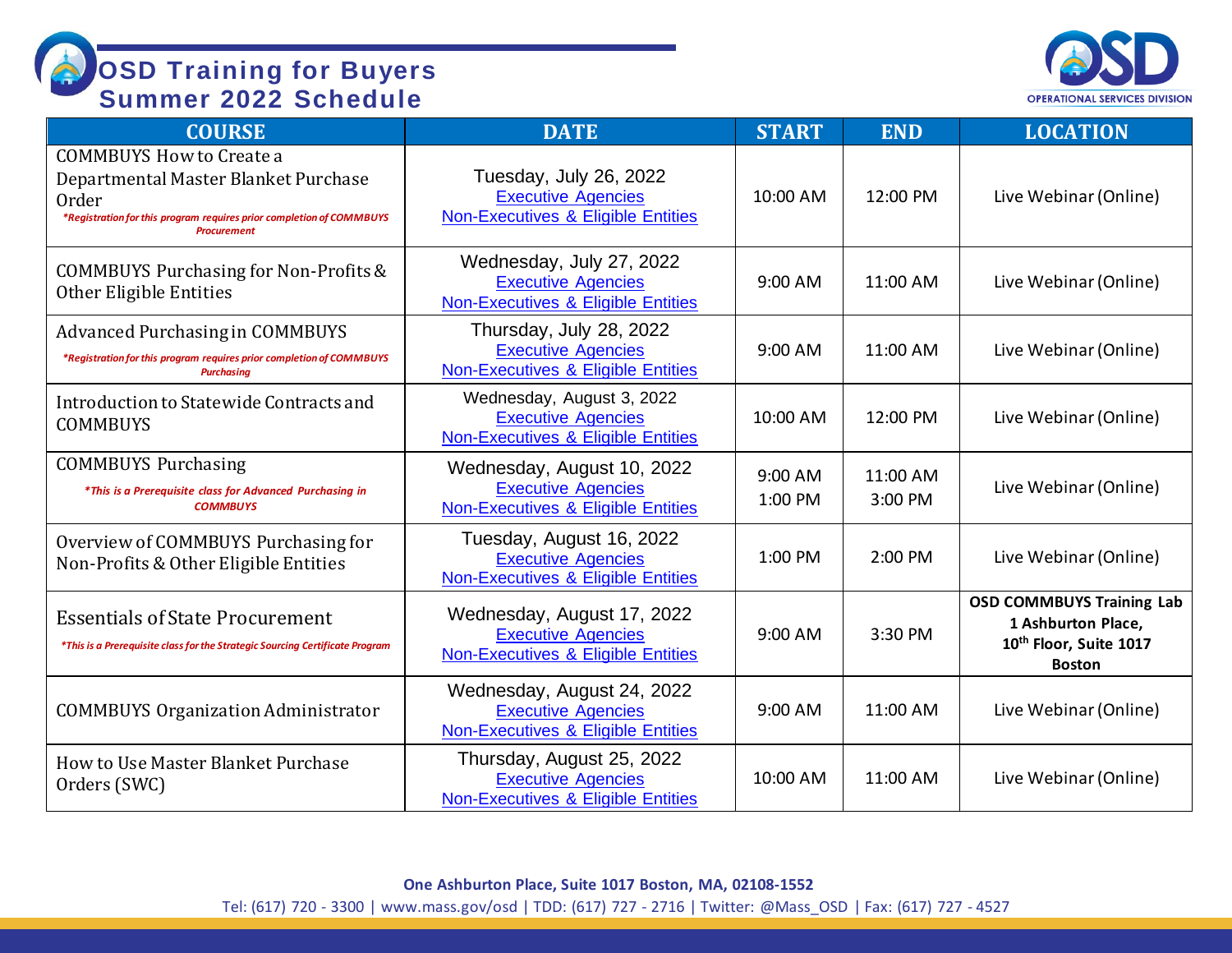

| <b>COURSE</b>                                                                                                                                                                  | <b>DATE</b>                                                                                                | <b>START</b>       | <b>END</b>          | <b>LOCATION</b>                                                                                   |
|--------------------------------------------------------------------------------------------------------------------------------------------------------------------------------|------------------------------------------------------------------------------------------------------------|--------------------|---------------------|---------------------------------------------------------------------------------------------------|
| <b>COMMBUYS RPA Release and</b><br><b>RPA Release Enabled Contracts</b>                                                                                                        | Tuesday, August 30, 2022<br><b>Executive Agencies</b><br><b>Non-Executives &amp; Eligible Entities</b>     | 1:00 PM            | 2:00 PM             | Live Webinar (Online)                                                                             |
| Introduction to Statewide Contracts and<br><b>COMMBUYS</b>                                                                                                                     | Thursday, September 1, 2022<br><b>Executive Agencies</b><br><b>Non-Executives &amp; Eligible Entities</b>  | 10:00 AM           | 12:00 PM            | Live Webinar (Online)                                                                             |
| <b>COMMBUYS Purchasing</b><br>*This is a Prerequisite class for Advanced Purchasing in<br><b>COMMBUYS</b>                                                                      | Wednesday, September 8, 2022<br><b>Executive Agencies</b><br><b>Non-Executives &amp; Eligible Entities</b> | 9:00 AM            | 3:00 PM             | <b>OSD COMMBUYS Training Lab</b><br>1 Ashburton Place,<br>10th Floor, Suite 1017<br><b>Boston</b> |
| <b>Essentials of State Procurement</b><br>*This is a Prerequisite class for the Strategic Sourcing Certificate Program                                                         | Tuesday, September 13, 2022<br><b>Executive Agencies</b><br><b>Non-Executives &amp; Eligible Entities</b>  | 9:00 AM<br>1:30 PM | 11:00 AM<br>3:30 PM | Live Webinar (Online)                                                                             |
| Overview of COMMBUYS Purchasing for<br>Non-Profits & Other Eligible Entities                                                                                                   | Wednesday, September 14, 2022<br><b>Executive Agencies</b><br>Non-Executives & Eligible Entities           | 10:00 AM           | 11:00 AM            | Live Webinar (Online)                                                                             |
| <b>COMMBUYS Procurement -</b><br>*This is a Prerequisite class for COMMBUYS How to Create a Departmental<br><b>Master Blanket Purchase Order</b>                               | Thursday, September 15, 2022<br><b>Executive Agencies</b><br>Non-Executives & Eligible Entities            | $9:00$ AM          | 3:00 PM             | <b>OSD COMMBUYS Training Lab</b><br>1 Ashburton Place,<br>10th Floor, Suite 1017<br><b>Boston</b> |
| <b>Strategic Sourcing Certificate Program</b><br>(SSCP)                                                                                                                        | Tuesday, September 20, 27,<br>October 4, 11 & 18, 2022                                                     | 9:00 AM            | 3:30 PM             | Live Webinar (Online)                                                                             |
| <b>Advanced Purchasing in COMMBUYS</b><br>*Registration for this program requires prior completion of COMMBUYS<br><b>Purchasina</b>                                            | Tuesday, September 20, 2022<br><b>Executive Agencies</b><br><b>Non-Executives &amp; Eligible Entities</b>  | 9:00 AM            | 11:00 AM            | Live Webinar (Online)                                                                             |
| <b>COMMBUYS How to Create a</b><br>Departmental Master Blanket Purchase<br>Order<br>*Registration for this program requires prior completion of COMMBUYS<br><b>Procurement</b> | Thursday, September 22, 2022<br><b>Executive Agencies</b><br>Non-Executives & Eligible Entities            | 10:00 AM           | 12:00 PM            | Live Webinar (Online)                                                                             |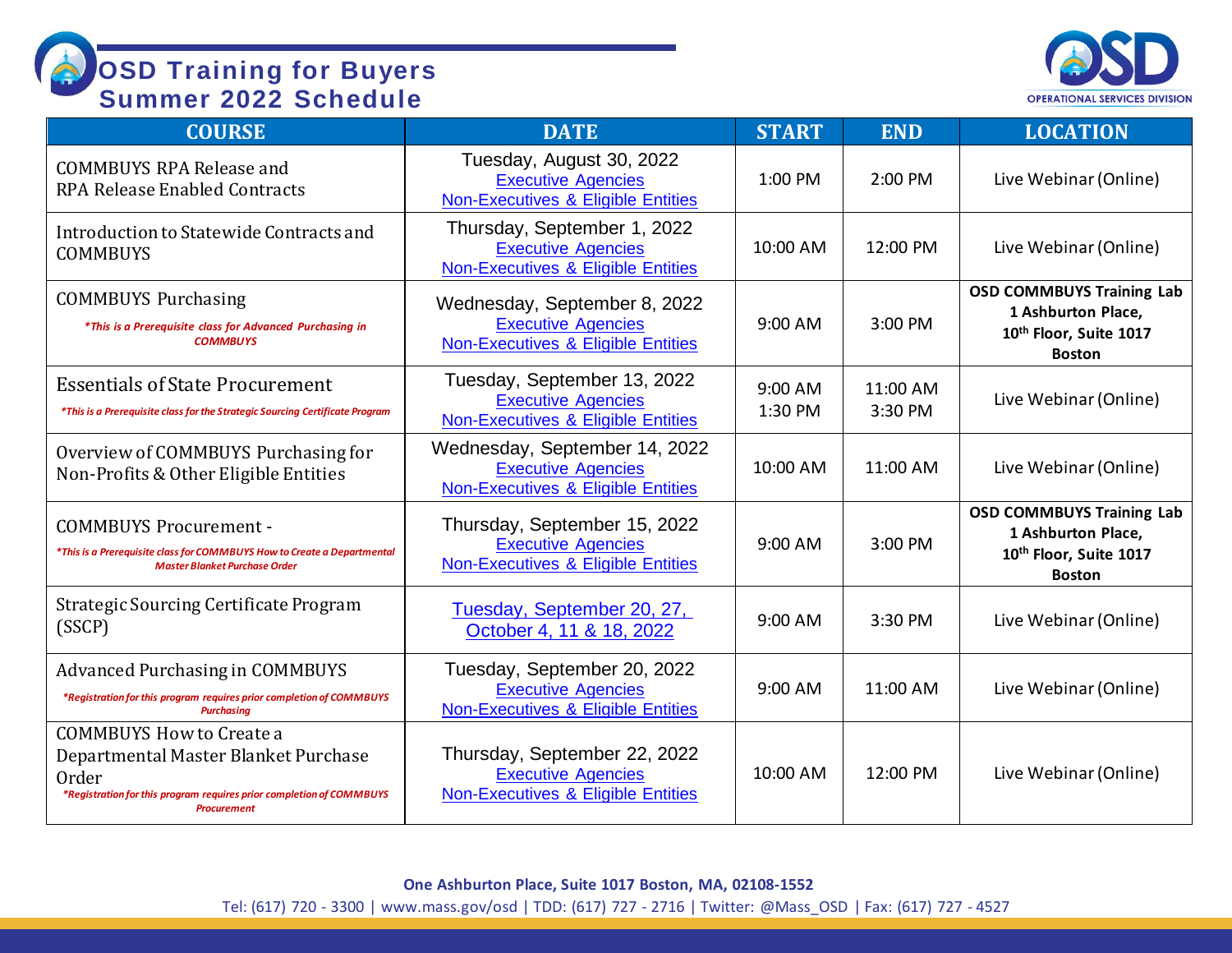

| <b>COURSE</b>                                                                                                                                  | <b>DATE</b>                                                                                               | <b>START</b>       | <b>END</b>          | <b>LOCATION</b>                                                                                   |
|------------------------------------------------------------------------------------------------------------------------------------------------|-----------------------------------------------------------------------------------------------------------|--------------------|---------------------|---------------------------------------------------------------------------------------------------|
| COMMBUYS PunchOut & Line-Item<br><b>Catalog Ordering</b>                                                                                       | Tuesday, September 27, 2022<br><b>Executive Agencies</b><br><b>Non-Executives &amp; Eligible Entities</b> | 1:30 PM            | 2:30 PM             | Live Webinar (Online)                                                                             |
| <b>COMMBUYS Purchasing for Non-Profits &amp;</b><br>Other Eligible Entities                                                                    | Wednesday, September 28, 2022<br><b>Executive Agencies</b><br>Non-Executives & Eligible Entities          | 9:00 AM            | 11:00 AM            | Live Webinar (Online)                                                                             |
| Introduction to Statewide Contracts and<br><b>COMMBUYS</b>                                                                                     | Tuesday, October 4, 2022<br><b>Executive Agencies</b><br>Non-Executives & Eligible Entities               | 10:00 AM           | 12:00 PM            | Live Webinar (Online)                                                                             |
| <b>COMMBUYS Purchasing</b><br>*This is a Prerequisite class for Advanced Purchasing in<br><b>COMMBUYS</b>                                      | Thursday, October 6, 2022<br><b>Executive Agencies</b><br>Non-Executives & Eligible Entities              | 9:00 AM<br>1:00 PM | 11:00 AM<br>3:00 PM | Live Webinar (Online)                                                                             |
| <b>COMMBUYS RPA Release and</b><br><b>RPA Release Enabled Contracts</b>                                                                        | Thursday, October 13, 2022<br><b>Executive Agencies</b><br>Non-Executives & Eligible Entities             | 1:00 PM            | 2:00 PM             | Live Webinar (Online)                                                                             |
| <b>Essentials of State Procurement</b><br>*This is a Prerequisite class for the Strategic Sourcing Certificate Program                         | Thursday, October 13, 2022<br><b>Executive Agencies</b><br>Non-Executives & Eligible Entities             | 9:00 AM            | 3:30 PM             | <b>OSD COMMBUYS Training Lab</b><br>1 Ashburton Place,<br>10th Floor, Suite 1017<br><b>Boston</b> |
| Overview of COMMBUYS Purchasing for<br>Non-Profits & Other Eligible Entities                                                                   | Wednesday, October 19, 2022<br><b>Executive Agencies</b><br><b>Non-Executives &amp; Eligible Entities</b> | 1:00 PM            | 2:00 PM             | Live Webinar (Online)                                                                             |
| <b>COMMBUYS Procurement</b><br>*This is a Prerequisite class for COMMBUYS How to Create a Departmental<br><b>Master Blanket Purchase Order</b> | Tuesday, October 25, 2022<br><b>Executive Agencies</b><br>Non-Executives & Eligible Entities              | 1:00 PM            | 3:00 PM             | Live Webinar (Online)                                                                             |
| <b>COMMBUYS Organization Administrator</b>                                                                                                     | Wednesday, October 26, 2022<br><b>Executive Agencies</b><br>Non-Executives & Eligible Entities            | 9:00 AM            | 11:00 AM            | Live Webinar (Online)                                                                             |
| How to Use Master Blanket Purchase<br>Orders (SWC)                                                                                             | Thursday, October 27, 2022<br><b>Executive Agencies</b><br>Non-Executives & Eligible Entities             | 1:00 PM            | 2:00 PM             | Live Webinar (Online)                                                                             |

**One Ashburton Place, Suite 1017 Boston, MA, 02108-1552**

Tel: (617) 720 - 3300 [| www.mass.gov/osd |](http://www.mass.gov/osd) TDD: (617) 727 - 2716 | Twitter: @Mass\_OSD | Fax: (617) 727 - 4527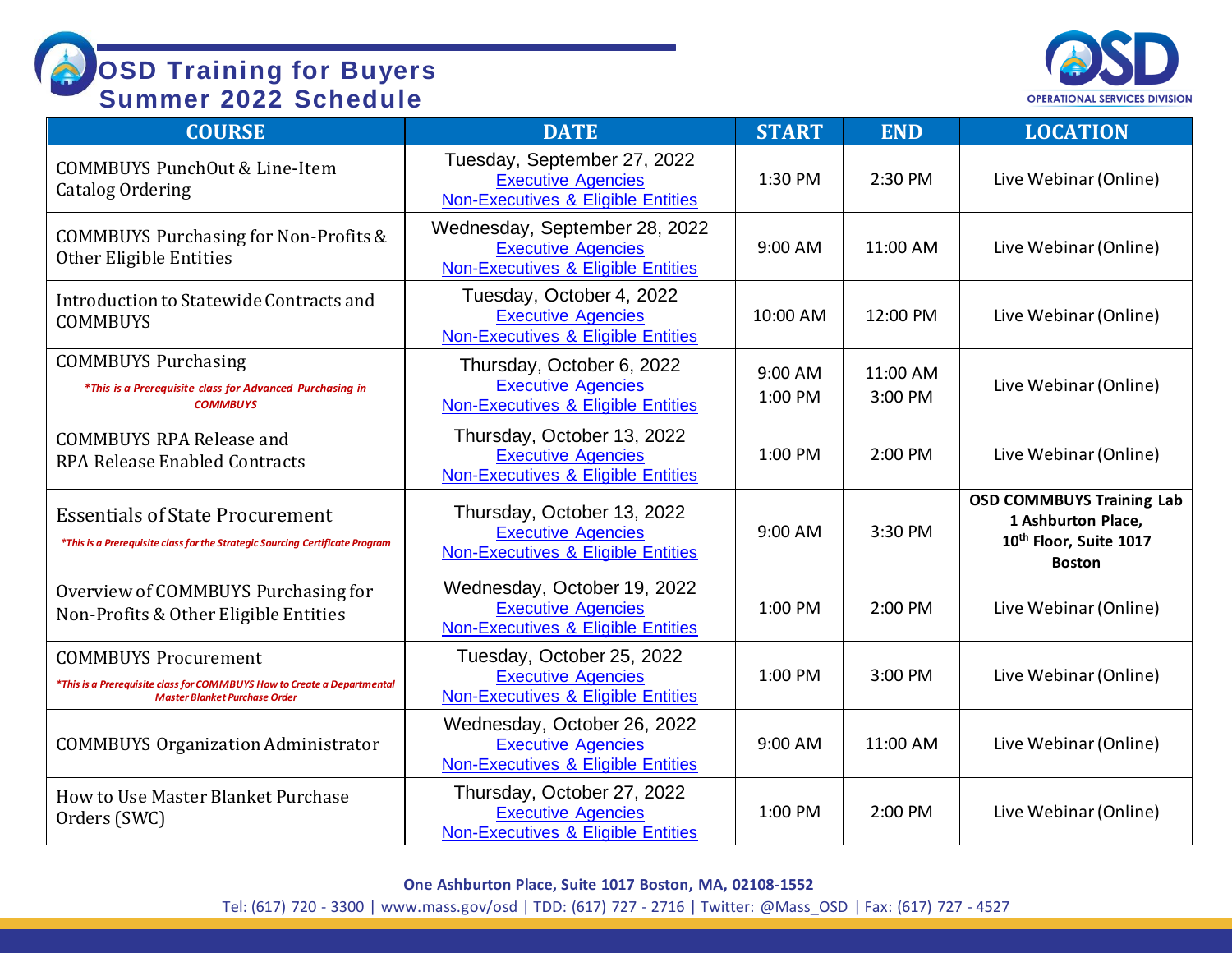

| <b>COURSE</b>                                                                                                                                                                  | <b>DATE</b>                                                                                              | <b>START</b>       | <b>END</b>          | <b>LOCATION</b>                                                                                   |
|--------------------------------------------------------------------------------------------------------------------------------------------------------------------------------|----------------------------------------------------------------------------------------------------------|--------------------|---------------------|---------------------------------------------------------------------------------------------------|
| <b>COMMBUYS How to Create a</b><br>Departmental Master Blanket Purchase<br>Order<br>*Registration for this program requires prior completion of COMMBUYS<br><b>Procurement</b> | Tuesday, November 1, 2022<br><b>Executive Agencies</b><br>Non-Executives & Eligible Entities             | 10:00 AM           | 12:00 PM            | Live Webinar (Online)                                                                             |
| Introduction to Statewide Contracts and<br><b>COMMBUYS</b>                                                                                                                     | Thursday, November 3, 2022<br><b>Executive Agencies</b><br><b>Non-Executives &amp; Eligible Entities</b> | 10:00 AM           | 12:00 PM            | Live Webinar (Online)                                                                             |
| <b>COMMBUYS Purchasing</b><br>*This is a Prerequisite class for Advanced Purchasing in<br><b>COMMBUYS</b>                                                                      | Thursday, November 10, 2022<br><b>Executive Agencies</b><br>Non-Executives & Eligible Entities           | 9:00 AM            | 3:00 PM             | <b>OSD COMMBUYS Training Lab</b><br>1 Ashburton Place,<br>10th Floor, Suite 1017<br><b>Boston</b> |
| <b>Essentials of State Procurement</b><br>*This is a Prerequisite class for the Strategic Sourcing Certificate Program                                                         | Tuesday, November 15, 2022<br><b>Executive Agencies</b><br><b>Non-Executives &amp; Eligible Entities</b> | 9:00 AM<br>1:30 PM | 11:00 AM<br>3:30 PM | Live Webinar (Online)                                                                             |
| <b>Advanced Purchasing in COMMBUYS</b><br>*Registration for this program requires prior completion of COMMBUYS<br><b>Purchasing</b>                                            | Thursday, November 17, 2022<br><b>Executive Agencies</b><br>Non-Executives & Eligible Entities           | 9:00 AM            | 11:00 AM            | Live Webinar (Online)                                                                             |
| Overview of COMMBUYS Purchasing for<br>Non-Profits & Other Eligible Entities                                                                                                   | Tuesday, November 22, 2022<br><b>Executive Agencies</b><br>Non-Executives & Eligible Entities            | 10:00 AM           | 11:00 AM            | Live Webinar (Online)                                                                             |
| COMMBUYS PunchOut & Line-Item<br><b>Catalog Ordering</b>                                                                                                                       | Tuesday, November 29, 2022<br><b>Executive Agencies</b><br>Non-Executives & Eligible Entities            | 1:30 PM            | 2:30 PM             | Live Webinar (Online)                                                                             |
| <b>COMMBUYS RPA Release and</b><br><b>RPA Release Enabled Contracts</b>                                                                                                        | Wednesday, November 30, 2022<br><b>Executive Agencies</b><br>Non-Executives & Eligible Entities          | 1:00 PM            | 2:00 PM             | Live Webinar (Online)                                                                             |
| Introduction to Statewide Contracts and<br><b>COMMBUYS</b>                                                                                                                     | Thursday, December 1, 2022<br><b>Executive Agencies</b><br><b>Non-Executives &amp; Eligible Entities</b> | 10:00 AM           | 12:00 PM            | Live Webinar (Online)                                                                             |